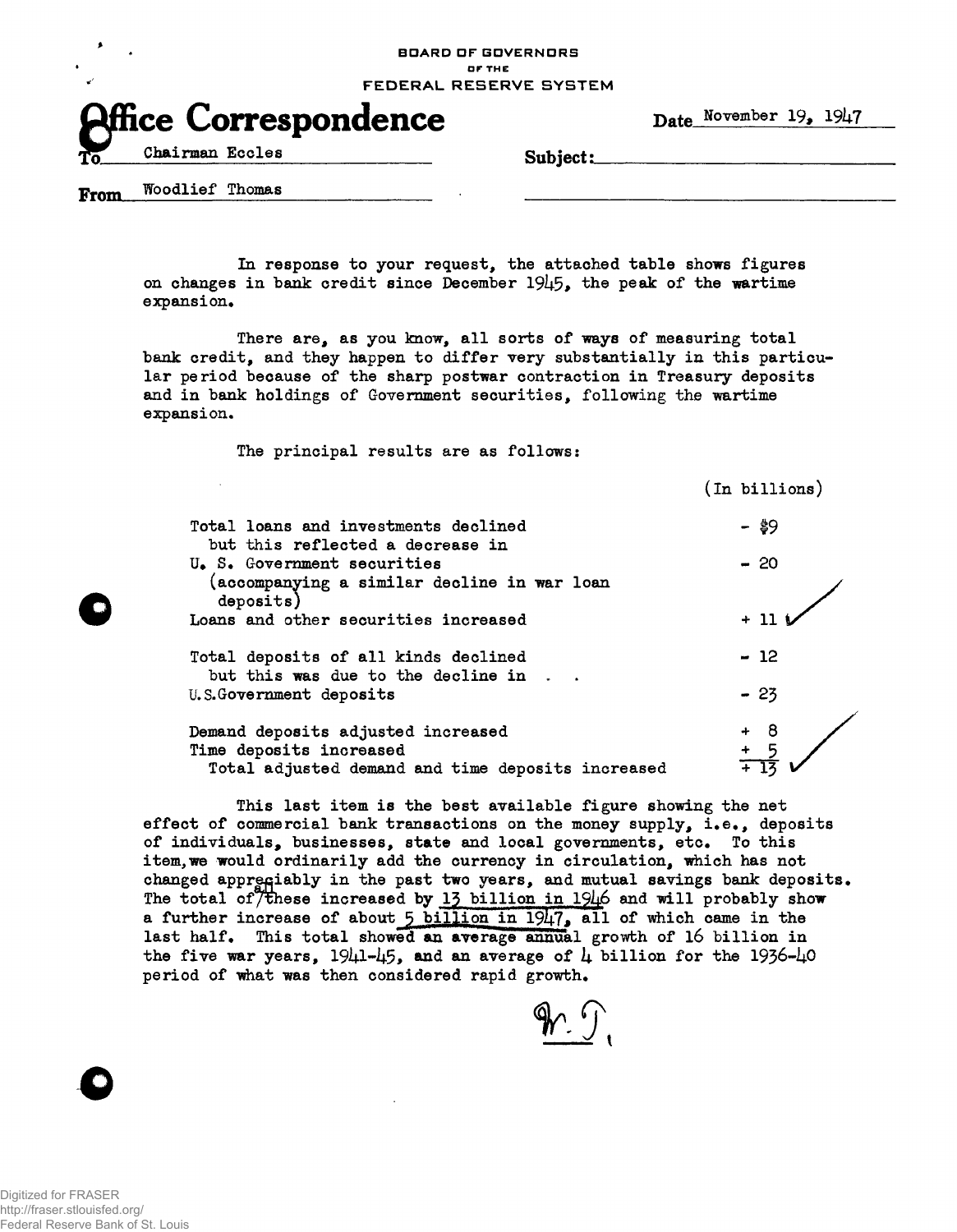## **A l l Commercial Banks in the United States ( In millions of dollars)**

 $\sim$   $\alpha$ 

 $\bullet$ 

|                              | Dec. 31,<br>1945 | Sept. $24,$<br>1947 p | Change    |
|------------------------------|------------------|-----------------------|-----------|
|                              |                  |                       |           |
| Total loans and investments  | 124,019          | 115,080               | - 8,939   |
| Loans                        | 26,083           | 35,550                | $+9,467$  |
| U.S. Government securities   | 90,606           | 70,640                | - 19,966  |
| Other securities             | 7,331            | 8,890                 | $+ 1,559$ |
| Reserves, cash, and balances | 34,806           | 33,200                | 1,606     |
| Total deposits -- unadjusted | 144,659          | 133,110               | - 11,549  |
| Demand deposits -- adjusted  | 75,851           | 84,200                | $+ 8,349$ |
| Time deposits                | 30,135           | 34,900                | $+$ 4,765 |
| Total                        | 105,986          | 119,100               | + 13, 114 |
| U. S. Government deposits    | 24,608           | 1,600                 | $-23,008$ |
| Interbank deposits           | 14,065           | 12,410                | 1,655     |

 $\sim 10^{-1}$ 

**p - preliminary.** 



 $\bullet$ 

 $\overline{\mathbf{C}}$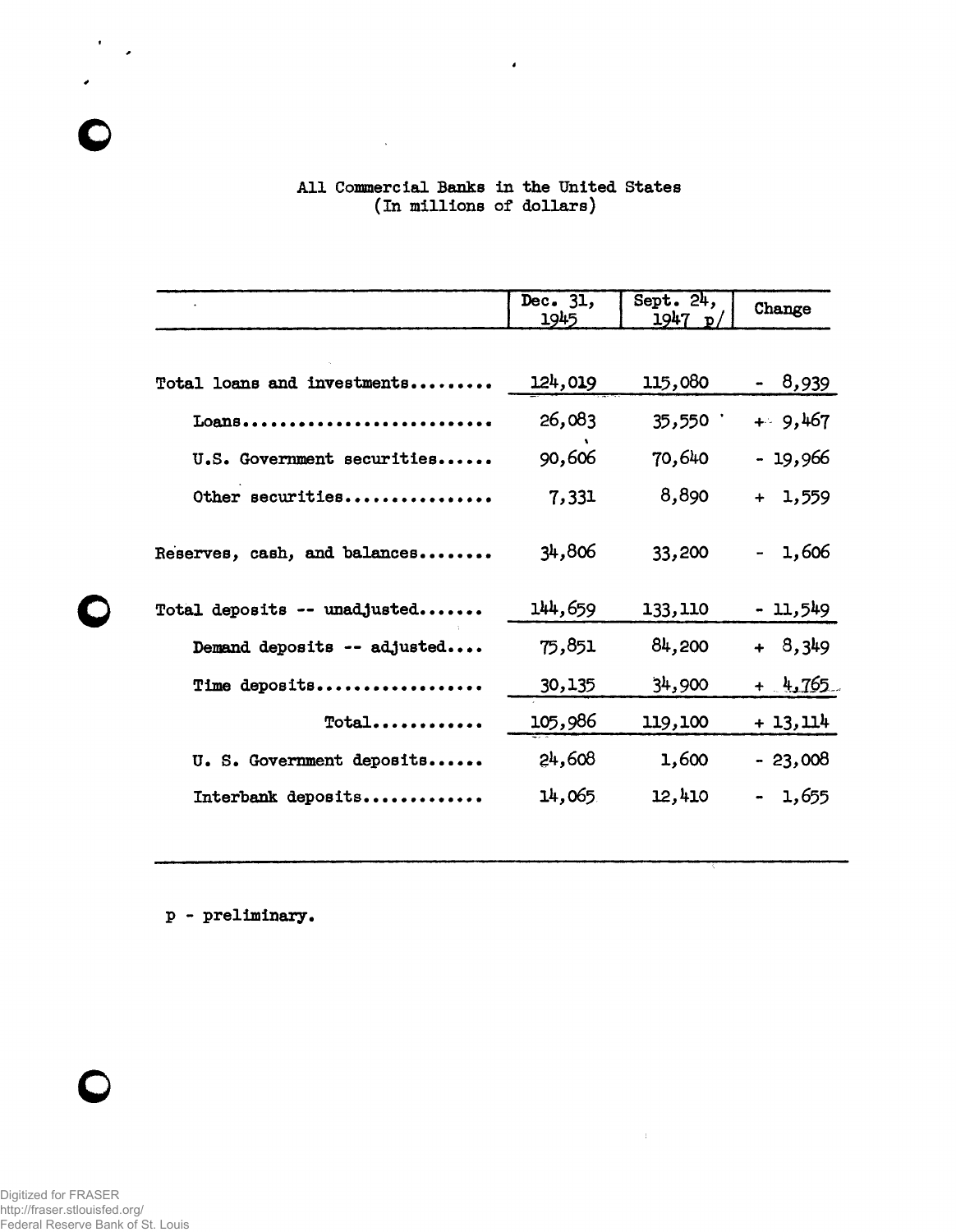

Digitized for FRASER http://fraser.stlouisfed.org/ Federal Reserve Bank of St. Louis